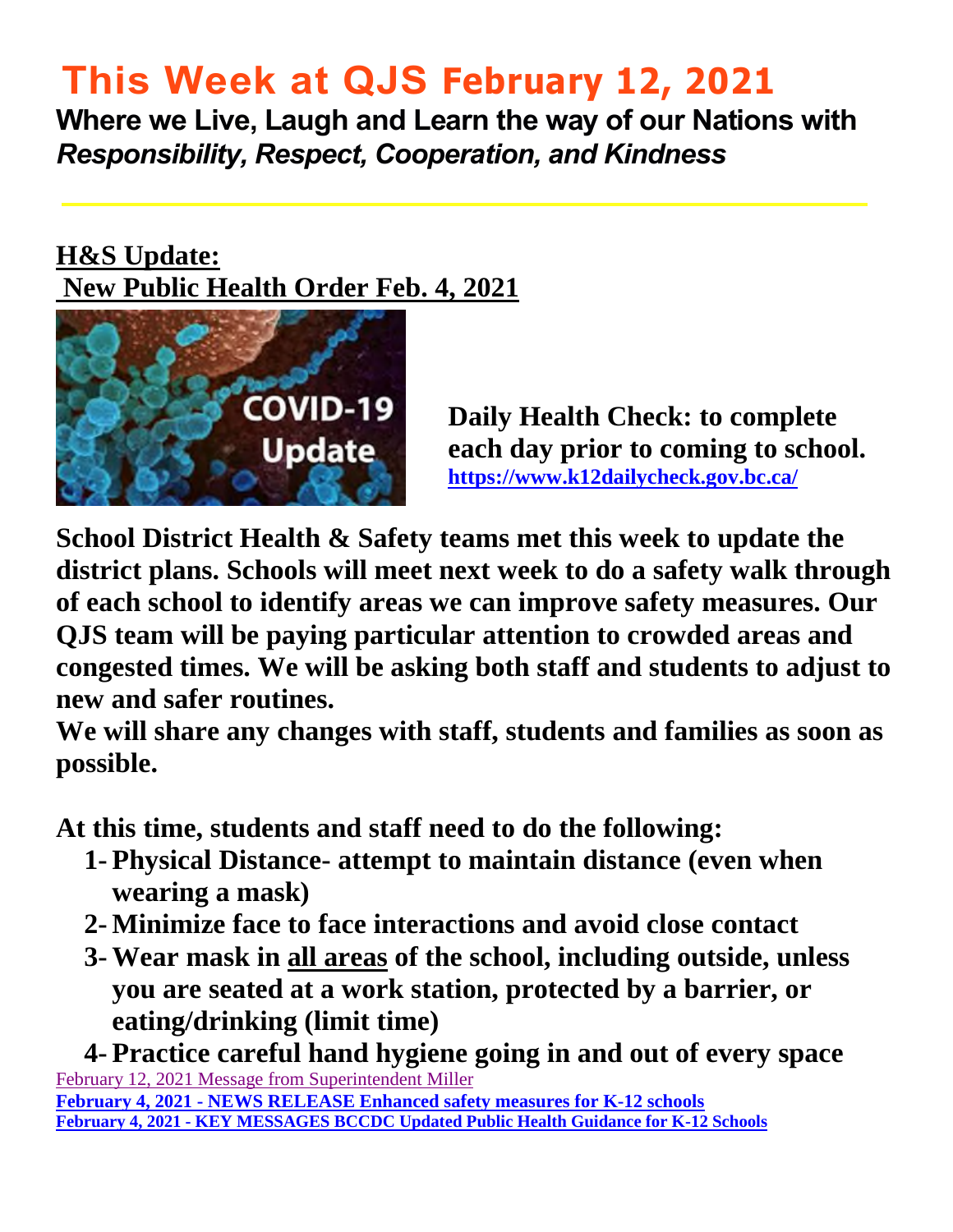### **The Construction Zone: QJS 3.0**

**New Building Update - On time and on budget! Congratulations Team Super exciting to see the changes this week. A big milestone!** 







**Thanks to the Jen-Col team who kept working in the freezing temperatures all week!**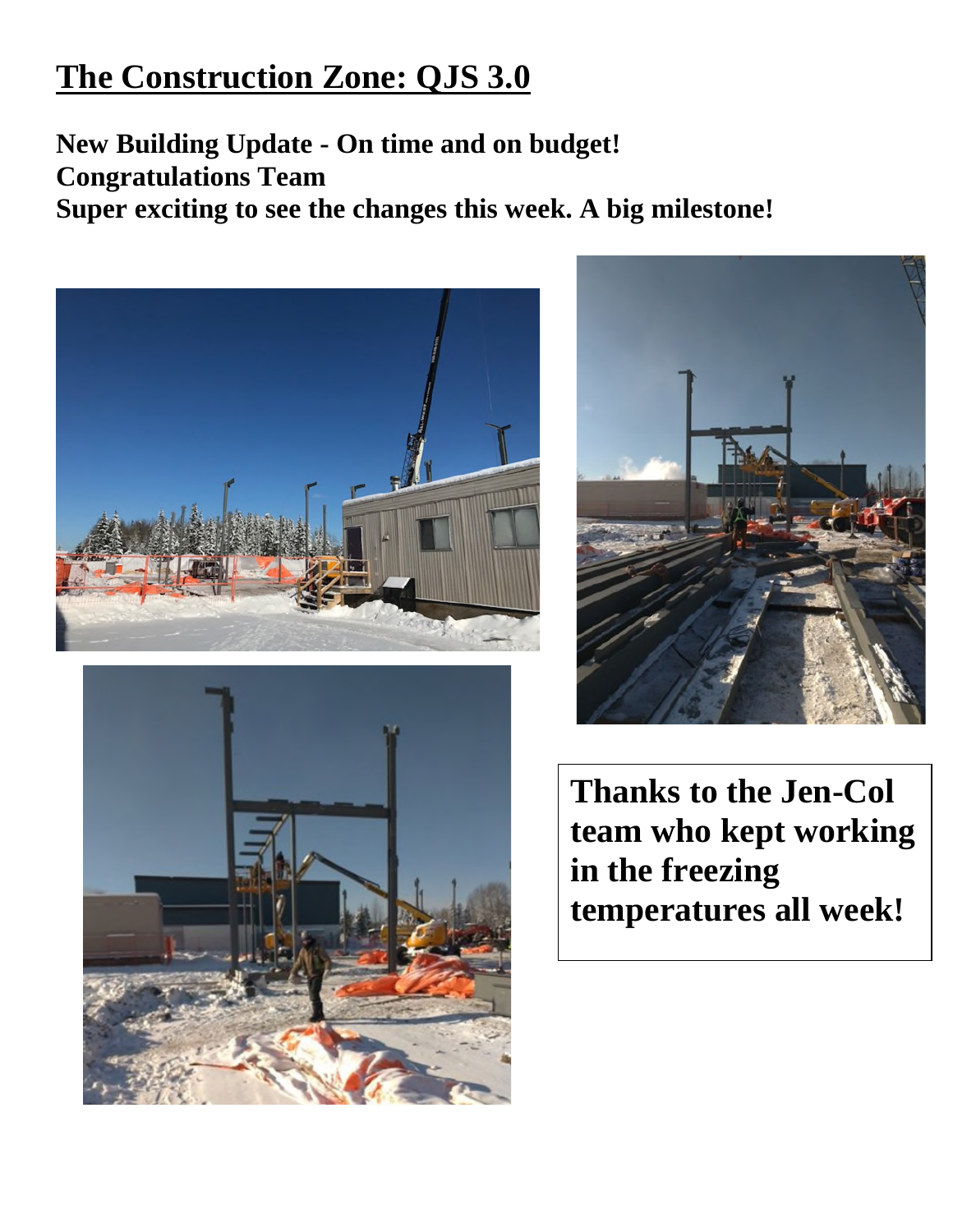

## **Report Cards**

**Report Cards went out Thursday for French Immersion and Grade 9 students. Reports are also be available on the Parent Portal. If you need help accessing the parent portal, please all the school and speak with our Admissions Secretary, Ms. Hawkins.** 

**Next Grade 8 Report Cards come out April 14** 

### **Food Studies: Making Ice Cream on the Coldest Day of the Year**



**Lots happens at school even on those really cold days! Homemade ice cream can be so much fun to make. Ask your child for their recipe** 

**Food Sharing: a dangerous way to add risk to your friends. Families please understand that at this time we cannot bring food or drink items to share with others.**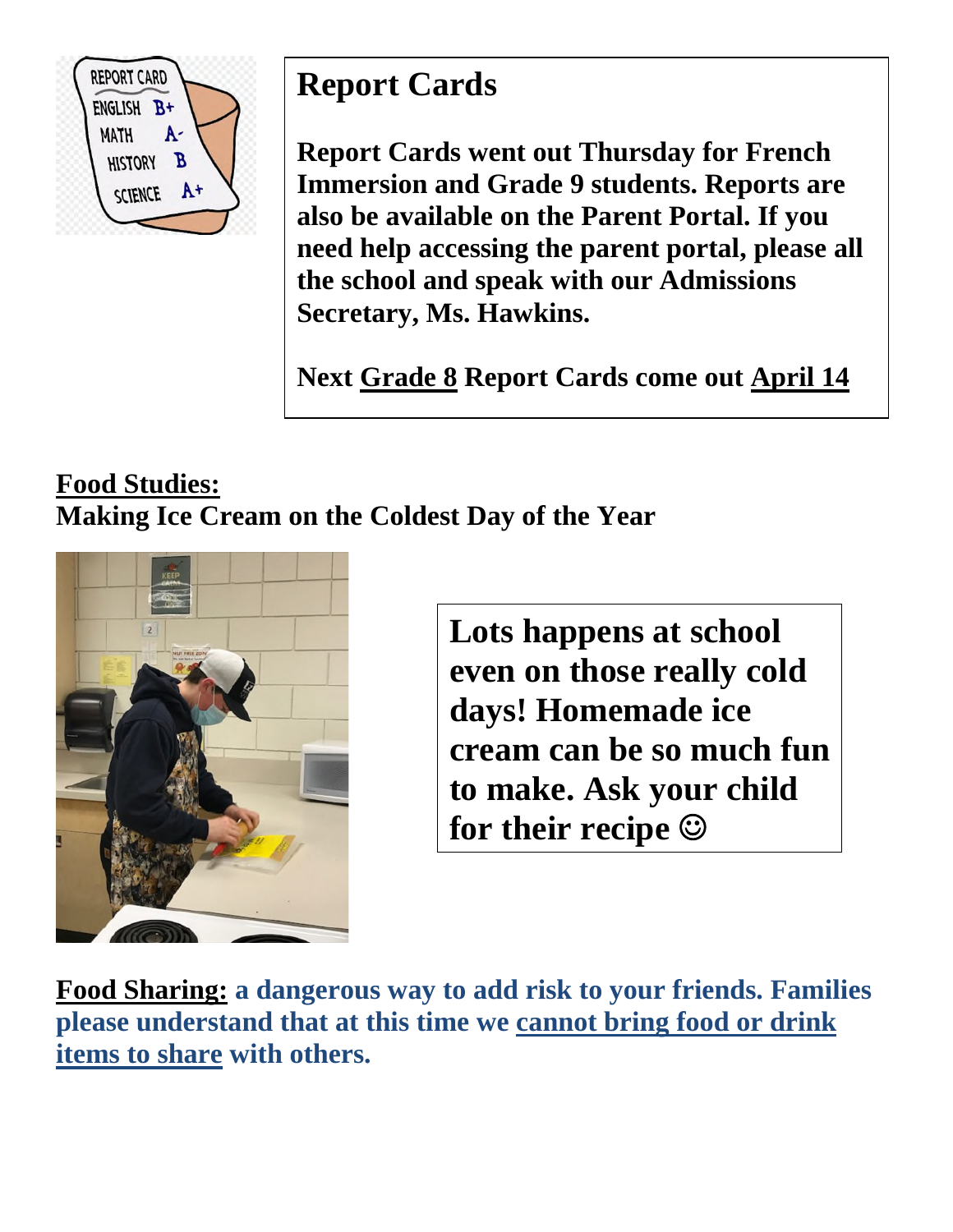*PARKING LOT Drop off and pick up your student at the North end of the parking lot please; to ensure cars are not blocking the road access.* 

*We can have near misses when students scamper between cars.* 

### **Let's Reduce our Environmental Impact**



 **We go through approximately 150 waxed paper cups each day. Help us make a difference by bringing your own water bottle to use. Refill yours at the water fountains here at school.** 

**Masks, another way to reduce waste! Enhance your style by wearing your reusable mask. The paper ones we give out daily end up in the garbage. Help be part of the global solution.** 

### **PAC UPDATE** Next meeting - TBD we will let **you know …**

**We have our Executive. We would like to thank the following people willing to step into the following roles for this year:** 

Melissa Pollock – President Vacant - Vice President Tania Fuccenecco – Treasurer Nancy Lilienweiss – Secretary **Thanks so much to those who attended the meeting.** 

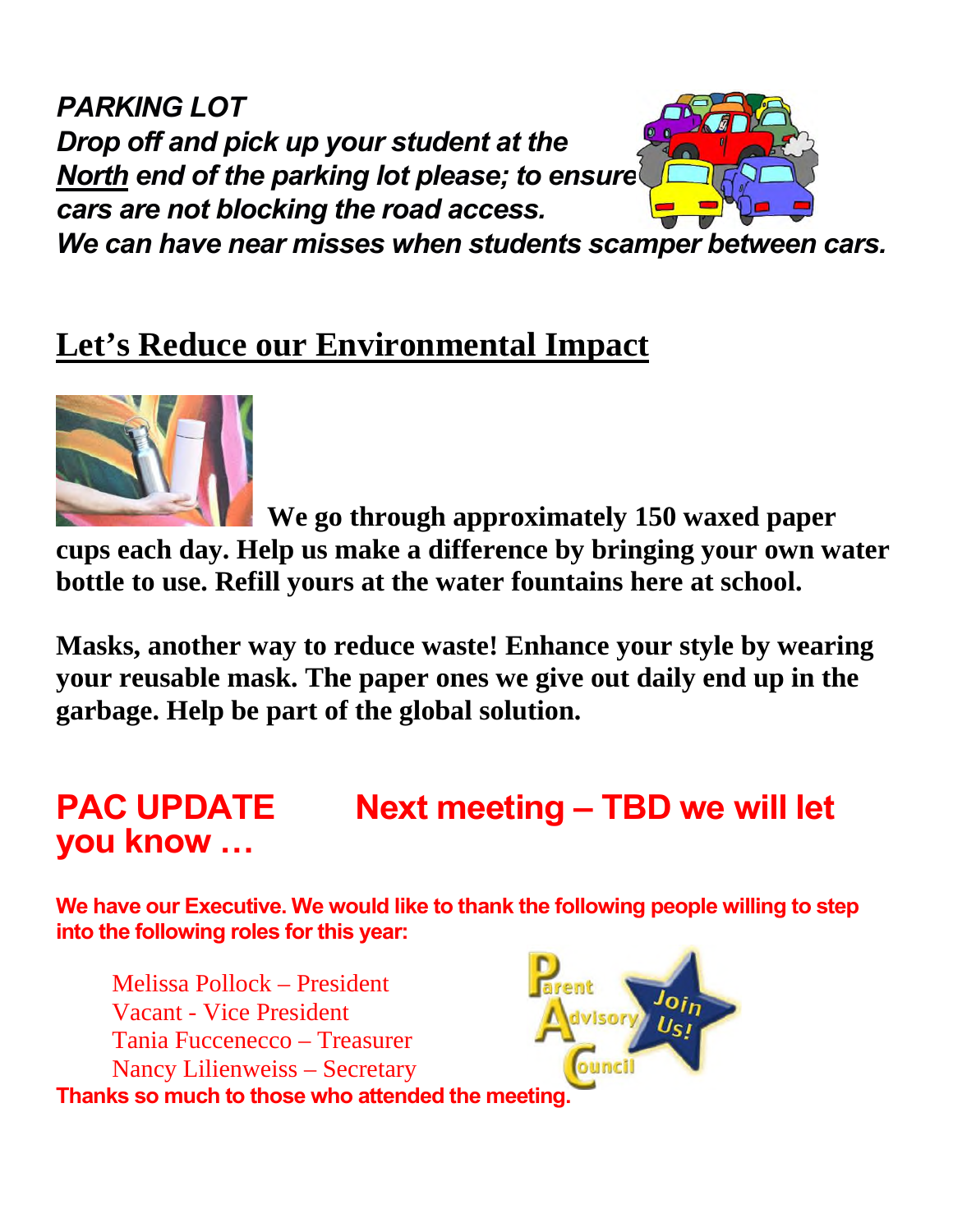

### **NEW: IN THE PARENT'S CORNER Information for Parents**  Pressure for Pics in the Pandemic **Girls Feeling Pressured Online**

Sexual exploration is a natural part of growing up, which is so much about being seen as cool and desirable by peers. Girls get a lot of attention for looking "sexy." Now with social media, they can also get unwanted solicitations.

**To read more about how to support and talk with your child about this click the link:**

**[https://www.screenagersmovie.com/tech-talk-tuesdays/8dm33cfgglx5pzz5uew6epdjs97fam?ct=t\(N\\_COPY\\_02\)&mc\\_cid=f017745af3&mc\\_eid=e21bafb256](https://www.screenagersmovie.com/tech-talk-tuesdays/8dm33cfgglx5pzz5uew6epdjs97fam?ct=t(N_COPY_02)&mc_cid=f017745af3&mc_eid=e21bafb256) \*\*If you have concerns or would like support for your child please contact one of our counselors: [Peterjespersen@sd28.bc.ca](mailto:Peterjespersen@sd28.bc.ca)**

**[Jenniferstevenson@sd28.bc.ca](mailto:Jenniferstevenson@sd28.bc.ca)**

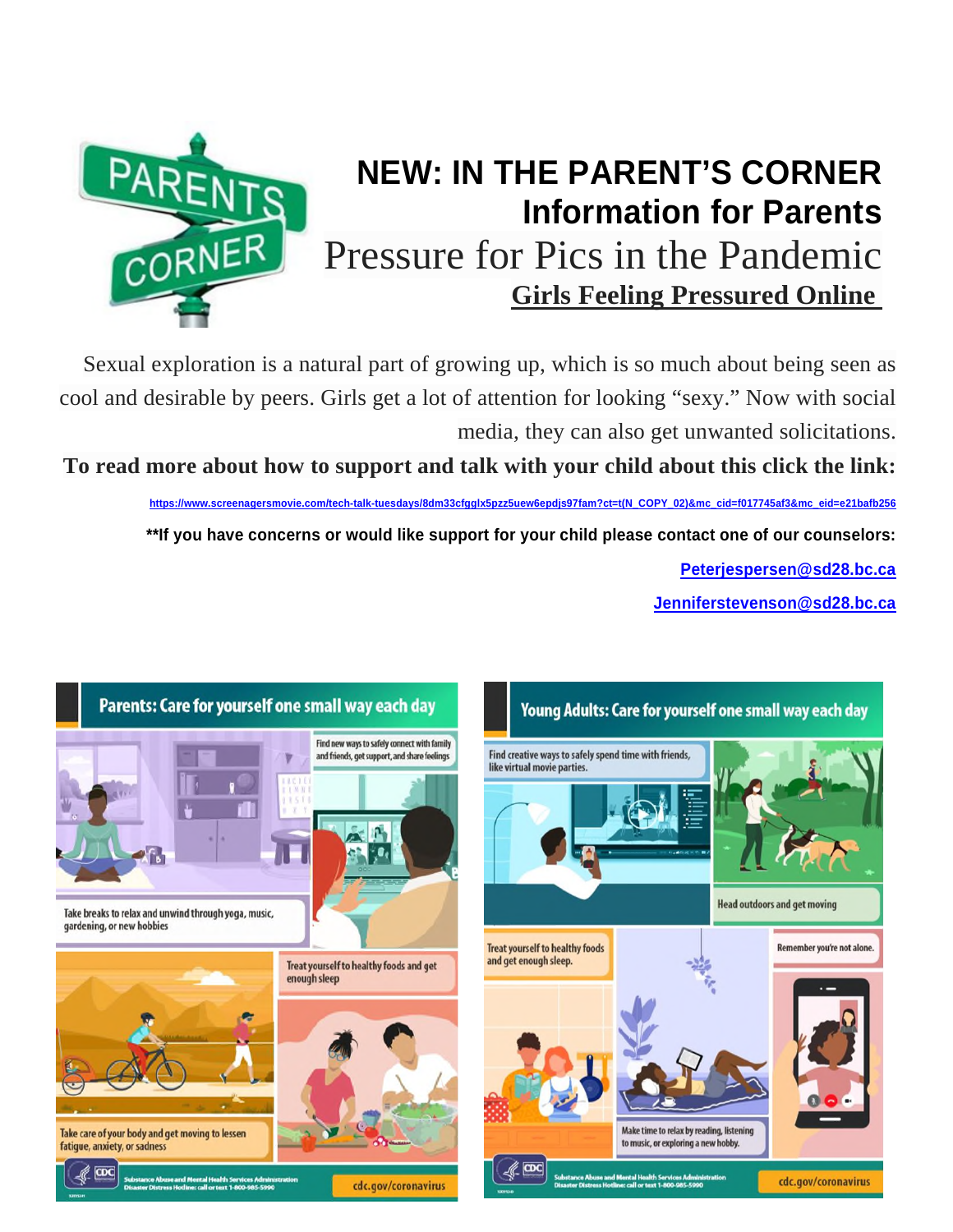# Moose Hide Campaign

#### **Stand Together for Moose Hide Campaign Day [https://www.youtube.com/watch?v=YFsgEJ19H-g&feature=emb\\_logo](https://www.youtube.com/watch?v=YFsgEJ19H-g&feature=emb_logo)**

On February 11, you are invited to take part in the 10th Annual Moose Hide Campaign. This campaign is a grassroots movement of Indigenous and non-Indigenous men and boys standing up against violence towards women and children. By wearing a moose hide patch and taking part in other events, you will be demonstrating your commitment to giving women and children the respect, safety and security they deserve. The inspiration for this national campaign came to the founders Paul Lacerte and his daughter Raven during a moose hunting trip along the Highway 16 (The "Highway of Tears") in northern B.C., where many women have been murdered or gone missing.



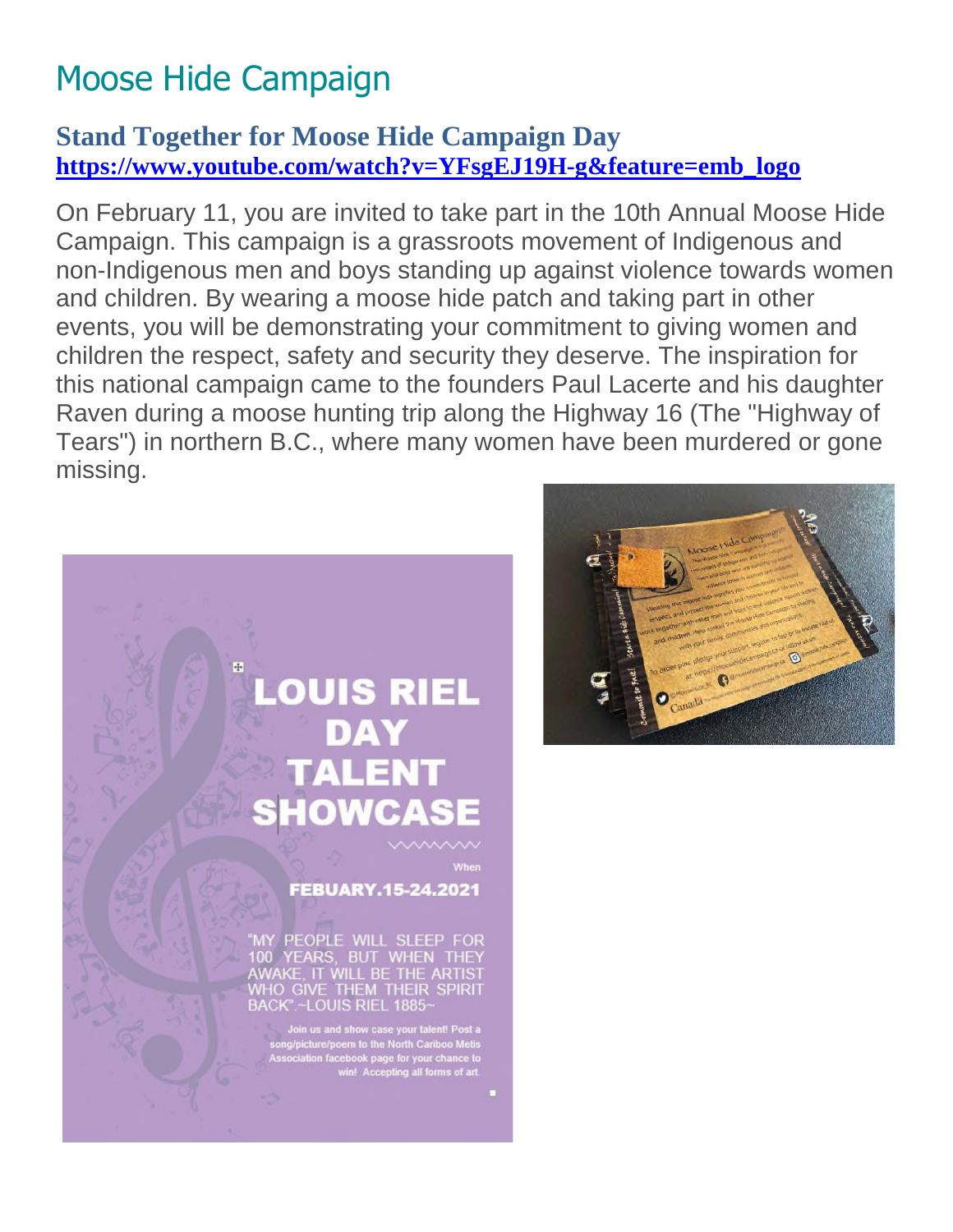### **SPORTS AND EVENTS:**

**Basketball Practices Are Underway Coach: Cyril Tobin Gr 8 Mondays and Thursdays from 3:00 – 5:00 Coach: Jack Redden Gr 9 Tuesdays and Wednesdays from 3:00 – 4:30** 



*Due to COVID BC School Sports has worked hard with school districts to put in place protocols, which hope to keep everyone safe while learning skills and drills. There will not be "game play" and everyone must be diligent in following procedures. Any questions or concerns please contact the coach or Mrs. Simpson 250-255-6057.* 







### **\*\*Wearing Masks on Busses!**

*If you have concerns please contact the school or the bus garage (250-992-8361). All students must wear their mask for the duration* 



*of the bus ride. Students must have a mask on prior to boarding the bus. Students who repeatedly disregard this may expect to arrange for alternate transportation to and from school.*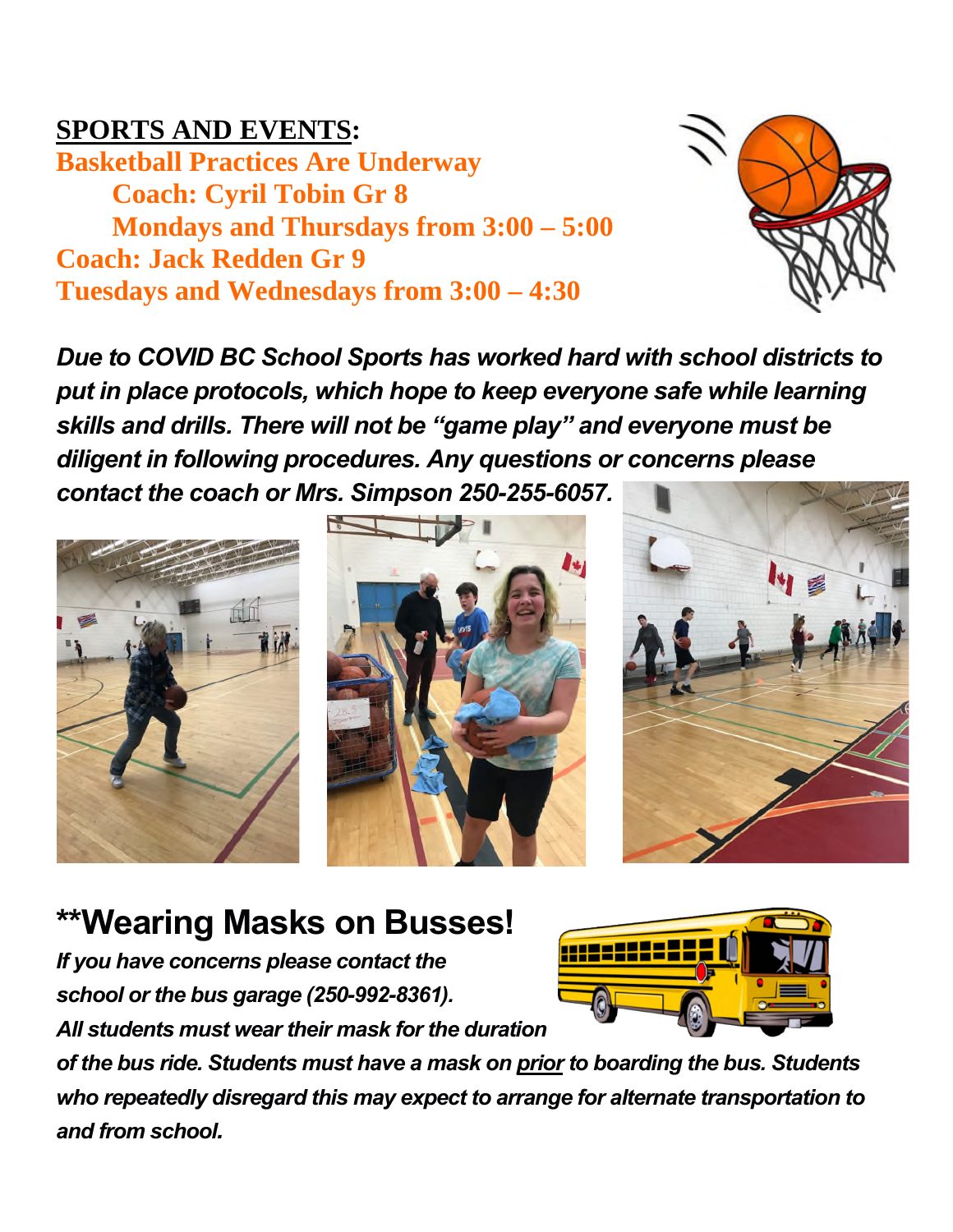

**We work with families and students to resolve issues. The problems that continue are usually the ones we do not know about yet! Contact us: 250-255-6057, 250-747-2103 School safety is a shared responsibility that requires cooperation, collaboration and communication.** 

### **See Something Going Wrong, Take Action!**

**For more information check out <https://www2.gov.bc.ca/gov/content/erase>**

### **CLOSED CAMPUS Sign in and Sign out Procedures**

**Only your child please. At this time, we are not able to have students riding with other families. Students are not to be traveling with others. Sorry no trips out for lunch with a bunch of friends, even with a parent. Parents are welcome to deliver lunch or a treat for their own child** 

**Picking up your child? Please call the office (250-747- 2103) to let us know you are here to pick up your child. We will give your child a permission slip to show staff we have recorded them absent at the office.**